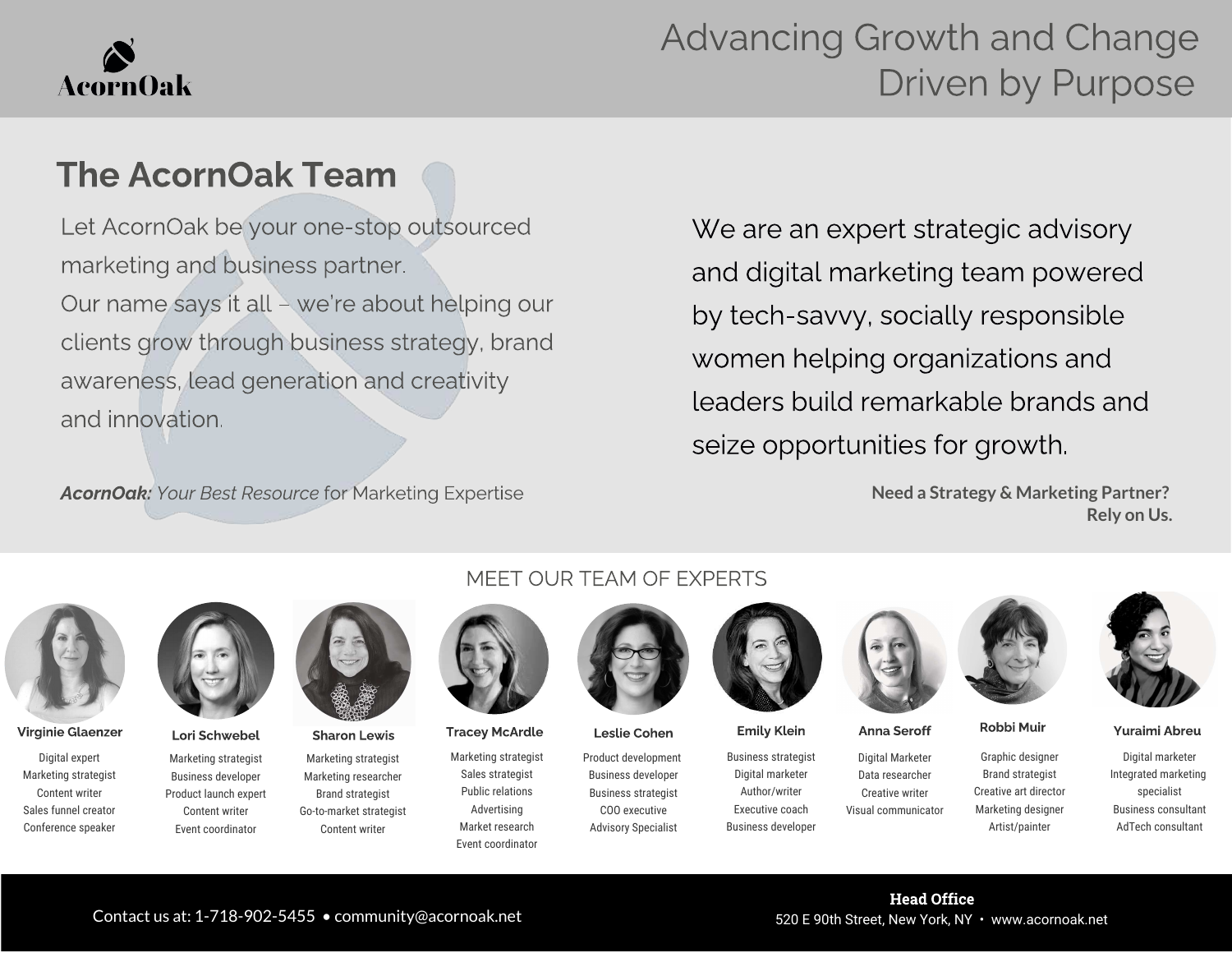

## Advancing Growth and Change Driven by Purpose

YOUR VISION IS WHAT MATTERS TO US

First and foremost, we see ourselves as a community building a business while adapting to a rapidlybuilding a business while adapting to a rapidlychanging marketplace and we're eager to tailor our<br>carvings to vour unique needs and budget services to your unique needs and budget.

As empowered women, we offer crucial insights and see ourselves building a more gender-balanced world.

WE'RE EXPERTS, SO YOU DON'T HAVE TO BE

At AcornOak, we tap into our collective experience<br>and maturity to bring clarity and guidance to our clients. We combine a passion for research with customer behavior trends and an impressive résumé of qualitative and quantitative projects. of qualitative and quantitative projects.

Masters of innovative technologies and tools, we<br>actively seek and employ the latest disruptive tech. actively seek and employ the latest disruptive tech.

Head Office 520 E 90th Street, New York, NY • www.acornoak.net Contact us at: 1-718-902-5455 • community@acornoak.net

### What We Do What We Do Do

#### Brand Awareness



Work with our **Content Creator, Handler of** Social or Multimedia Brain to refine and tell your brand story.

#### Lead Generation



Engage with our Audience Reacher or The One Who Gets you on Google to target and build sales funnels.

### Business Strategy



Our **Researcher** dives into minds with surveys and focus groups. Choose our Strategists, Executive Advisors or Board Candidates to bring a marketbased perspective that drives the strategies and tactics that will ensure profitable growth.

### Creativity & Innovation



Welcome our Trainers or Coaches to change your organization's culture and increase innovation.

We facilitate workshops to introduce behavioral concepts and trigger valuable business insights.